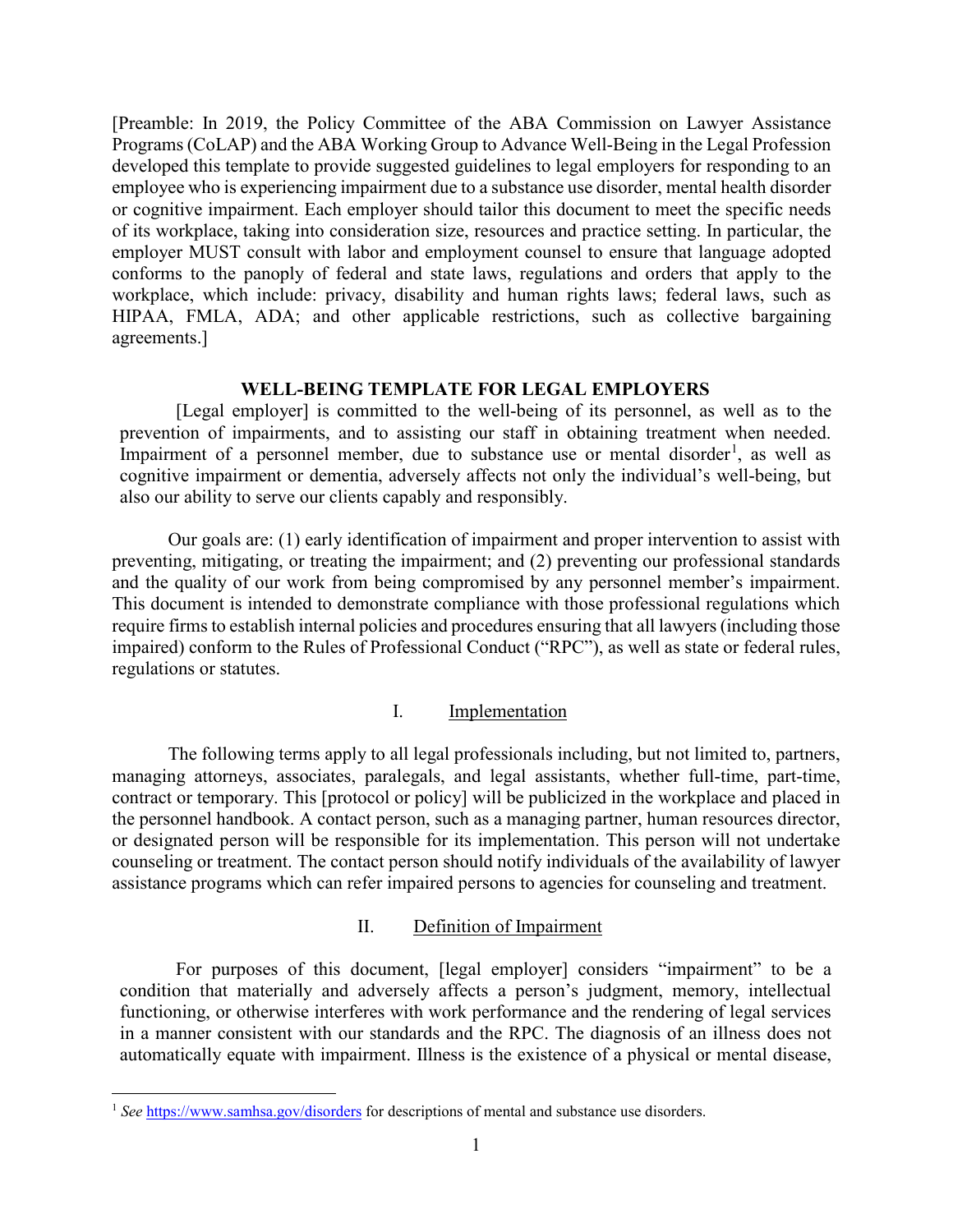while impairment is a functional classification that implies inability (perhaps affected by physical or mental disorder) to render services with reasonable skill and safety. Impairment may be due to the use of alcohol or drugs (prescribed or non-prescribed), a mental health disorder, or a physical illness or condition that would adversely affect cognitive skills. Determinations about impairment will be made carefully, following a thorough investigation, based on objective information and should be made in consultation with a medical or behavioral health specialist with expertise in the alleged impairment.<sup>[2](#page-1-0)</sup> (See also section V regarding confidentiality.)

## III. Well-Being Initiatives

[Legal employer] is committed to assisting our lawyers and non-lawyer personnel to thrive professionally and personally. We support well-being initiatives in order to reduce lawyer and staff turnover, reduce illness, and improve competence and career satisfaction, as well as to ensure provision of the highest quality legal services to our clients. To support well-being in the work environment, we:

- A) have a proactive written protocol and leave policy that covers the assessment and treatment of substance use and mental health problems, including a defined back-towork policy following treatment;
- B) encourage all personnel to use accrued leave time, consider flexible work schedules, and eliminate artificial deadlines while continuing to provide competent, diligent representation;
- C) will assist lawyers and all personnel to establish self-care well-being goals; and
- D) provide training to identify signs and symptoms of substance use and behavioral health issues and to prevent work addiction and social isolation.

### IV. Addressing Impairment Concerns

Lawyers shall not practice law or otherwise render legal services while impaired, and staff members shall not assist in providing legal services while impaired. Firm personnel shall not help a colleague conceal his or her impairment, including by knowingly assisting an impaired colleague in providing legal services.

## A. Personnel who:

l

- 1. believe they are themselves impaired or at risk of becoming impaired, or
- 2. reasonably suspect that a lawyer or staff member may be impaired,
- [choose one: shall/should] report their concerns to [name and title of designee<sup>[3](#page-1-1)</sup>].

<span id="page-1-0"></span><sup>&</sup>lt;sup>2</sup> Examples of relevant specialists include: neuropsychologist for cognitive impairment, a medical doctor certified by the American Society of Addiction Medicine (ASAM) to diagnose a substance use disorder, and a psychiatrist or other behavioral health specialist authorized to diagnose a mental health condition. Lawyer assistance programs can provide referrals to qualified experts in any of these areas.

<span id="page-1-1"></span><sup>&</sup>lt;sup>3</sup> This contact person could be a department head or practice group leader, member of the executive or leadership committee, general counsel, chief operating officer, or managing partner.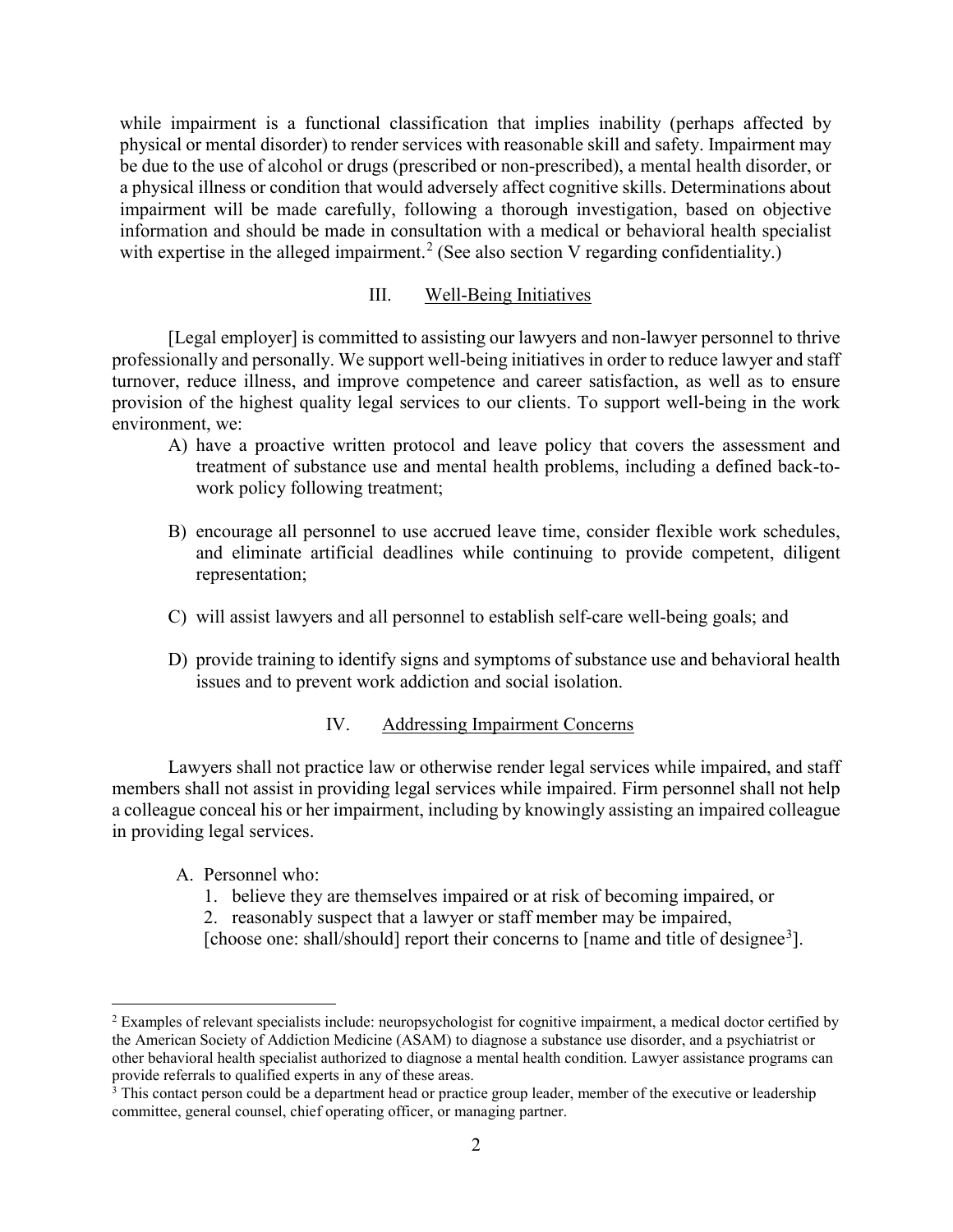- B. All personnel have the obligation to report any of the following incidents in which they have been arrested or charged with: driving while under the influence, public intoxication, and possession or sale of any illegal substance. Such information may be reported to the member listed in IV, subsection A, above.
- C. Upon learning of a personnel member's possible impairment, [legal employer] will investigate the circumstances and undertake reasonable measures to assist that person on a confidential basis.
- D. Both individuals who may be impaired or at risk of becoming impaired and those concerned for another personnel member are encouraged to also contact their state or local lawyer assistance program or our employee assistance program for confidential assistance.<sup>[4](#page-2-0)</sup>

 $\_$ 

 $\_$ [State] Lawyer Assistance Program Website/Phone

[Legal Employer's] Employee Website/Phone Assistance Program

 $\overline{\phantom{a}}$ 

# V. Confidentiality

[Legal employer] will treat all communications as confidential to the extent consistent with our duties to protect clients, as well as to comply with the RPC, state or federal rules, regulations or statutes. All protected health information will be handled in accordance with state and federal laws. Communications include those by and between the potentially impaired individual, the personnel assigned with responsibilities to investigate and assist, as well as anyone who reports concerns regarding the potential impairment of another. Statutory exceptions to confidentiality will be followed, including but not limited to: a threat to harm oneself or others, future criminal conduct, and child or elder abuse.

# VI. Prohibition Against Retaliation

Any concern about retaliation must be reported immediately to the contact person listed in IV, subsection A, above. [Legal employer] will investigate any report of retaliation and take such action as may be appropriate, including disciplinary action against anyone found to have retaliated against a person for reporting a possible impairment or participating in the investigation of a report.

<span id="page-2-0"></span><sup>4</sup> The Firm should include the name and phone number of the lawyer assistance program (LAP) in each state in which it operates. Most LAPs provide free consultations, assessments, brief counseling and education, peer support, intervention, monitoring and referrals. A directory of LAPs may be found at: [https://www.americanbar.org/groups/lawyer\\_assistance/resources/lap\\_programs\\_by\\_state.html.](https://www.americanbar.org/groups/lawyer_assistance/resources/lap_programs_by_state.html)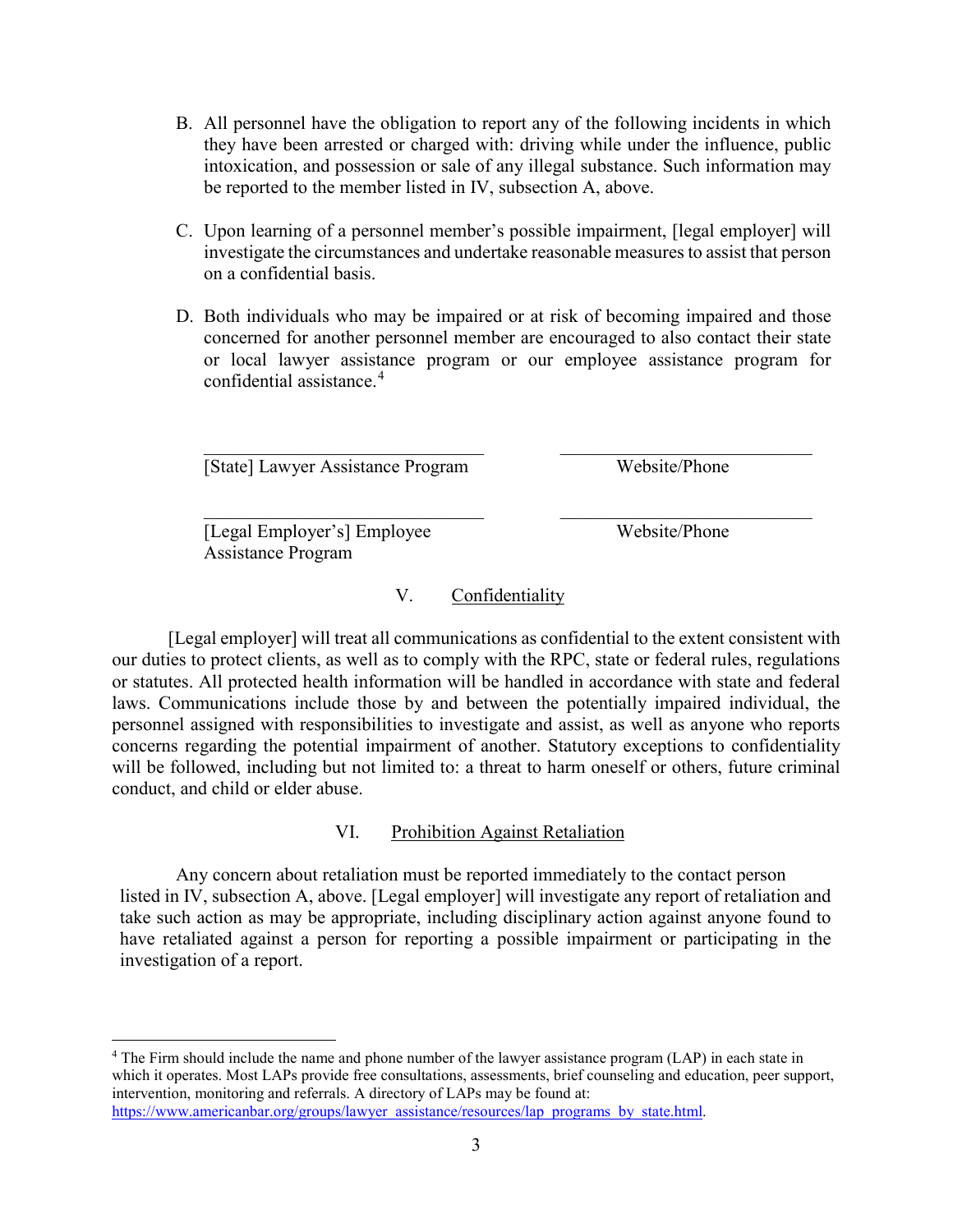# VII. Considerations Upon Determination of Impairment

[Legal employer] seeks early identification of impairment issues of its personnel in order to provide the impaired individual with qualified treatment services as soon as possible to facilitate that person's recovery. At the same time, we will take such steps as may be necessary to protect the interests of our clients and to comply with the RPC and any state or federal rules, regulations or statutes. Those steps may include one or more of the following:

- A. Leave of Absence: [Legal employer] will permit the impaired individual to use accrued paid leave time for treatment and will provide accommodations upon a return to work as permitted under its leave policies and as required under state and federal law.
- B. Referral and Treatment: [Legal employer] will make concerted efforts to assist the impaired individual in obtaining appropriate medical care and treatment. The state's lawyer assistance program may be consulted for assistance with referrals, evaluations and/or monitoring of lawyers.
- C. Restriction of Work Duties: [Legal employer] may restrict the impaired individual by removal from client or other work matters, supervision of work activities, or any other reasonable restriction of activities or client matters deemed necessary to protect client interests and comply with the RPC.
- D. Review of Activity: After determining that a personnel member is, or has been, suffering from an impairment, we will determine if a review of all matters recently handled by that person is warranted in order to take remedial action on client matters. This review may include: review of client files, time and billing records, electronic communications, and telephone records.
- E. Remedial Action: [Legal employer] shall immediately take any remedial action on client matters deemed necessary to mitigate any violation, or potential violation, of the RPC or other adverse consequences arising as a result of the impairment. [See state version of Rule 5.1(c) of the Model Rules of Professional Conduct.] Disclosure to the client may be required and will be done in compliance with the RPC.
- F. Reporting to Disciplinary Authorities: A report will be made to the appropriate professional disciplinary authorities if required by the RPC, state or federal rules, regulations or statutes. [See state version of Rule 8.3 of the Model Rules of Professional Conduct, ABA Formal Opinion 03-431; and ABA Formal Opinion 03- 429].
- G. Conditional Employment: Continued employment (unless otherwise required by the FMLA, ADA or other state or federal law or court judgment) may be conditioned upon any of the following:
	- 1. Taking a leave of absence;
	- 2. Execution of a Return to Work Agreement;
	- 3. Evaluation by a healthcare professional (see footnote 2 supra);